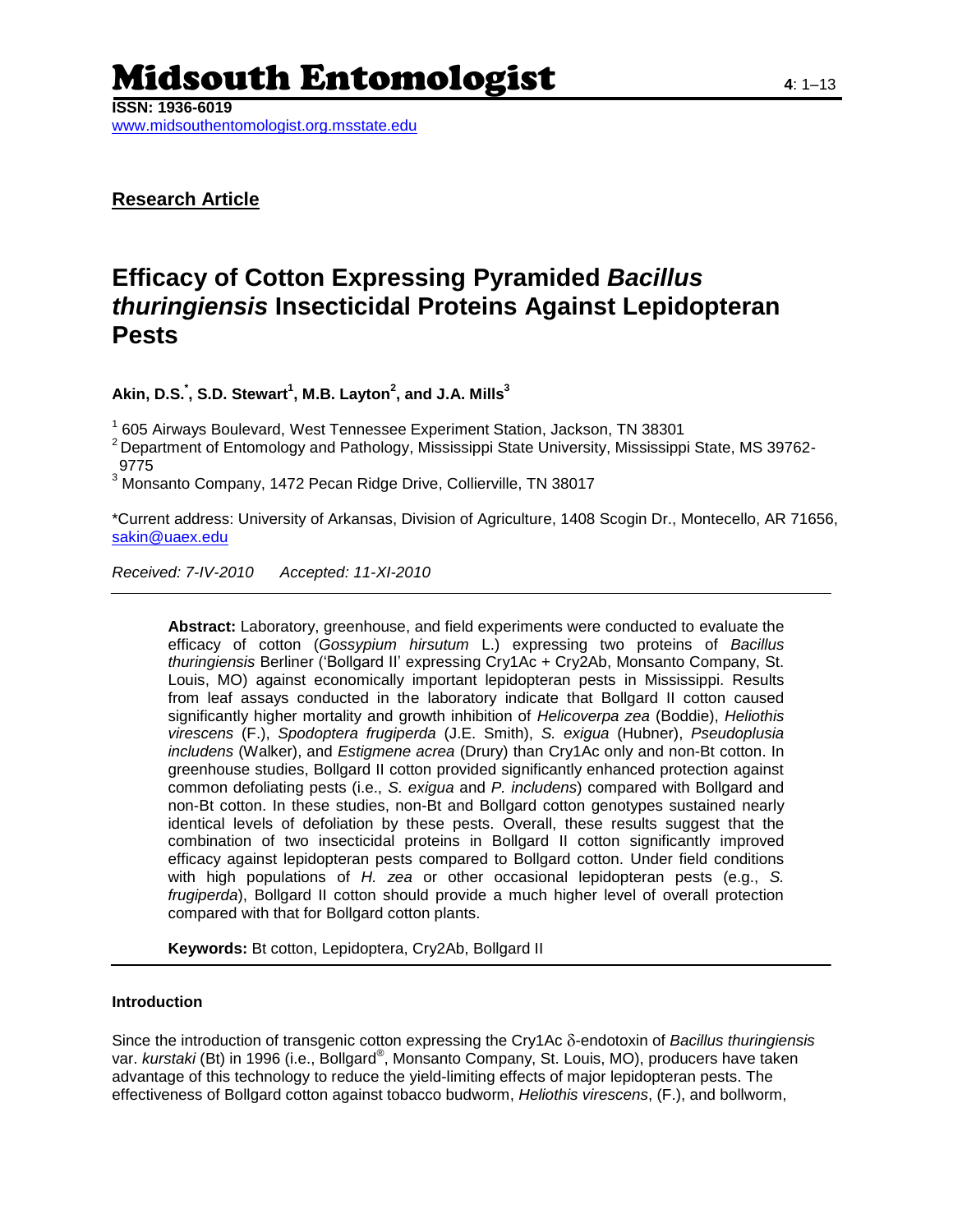*Helicoverpa zea* (Boddie), has been well documented (Deville et al. 2002, Roof and DuRant 1998, Mascarenhas et al. 1994, Benedict et al. 1993). Results of economic studies have demonstrated the value of Bollgard cotton in a variety of environments and under a range of insect pest pressures (Mullins and Mills 1999, Reed et al. 1998, Wier et al. 1998). Previously, Bollgard cotton has provided direct economic benefit due to fewer insecticide applications being required for lepidopteran pests (Layton et al. 2003). Also, natural enemies that are normally suppressed by insecticides were preserved, resulting in fewer occurrences of secondary pest outbreaks (Van Tol and Lentz 1998). However, since most insecticide applications in the midsouth at the time of this writing are targeted towards tarnished plant bug (*Lygus lineolaris* Palisot de Beauvois) (Williams 2010), Bt cotton might not provide the economic benefit it once did, nor are beneficial arthropods preserved with the frequency of these applications.

Despite its obvious advantages, Bollgard cotton has some weaknesses in IPM systems. Bollworm control in Bt cotton is less dependable than is control of tobacco budworm due to the lower susceptibility of *H. zea* to Cry1Ac (Stone and Sims 1993, MacIntosh et al. 1990). This is true particularly once anthesis has occurred and insecticides applied to control non-lepidopteran pests (e.g., cotton aphids and tarnished plant bugs) have disrupted populations of beneficial arthropods (Lambert et al. 1996, Turnipseed and Sullivan 1999). Therefore, damaging bollworm infestations can occur in Bt cotton (Mahaffey et al. 1995). Supplemental insecticide applications have been routinely required for control of this pest in Bt cotton across the southern United States (Layton et al. 1997, 1998, Bachelor and Mott 1997, Leonard et al. 1997, Roof and Durant 1997, Smith 1997). In Mississippi, Layton et al. (2003) reported that bollworm sprays applied to Bollgard cotton per season has ranged from 0.33 to 1.22 applications per acre each year since 1996. These applications for bollworms have further increased since 2003 (Williams 2010). Another disadvantage of Bollgard cotton is its low efficacy against armyworms and loopers (Adamczyk et al. 1998, Sumerford and Solomon 2000, Luttrell et al. 1998). Supplemental insecticide applications are occasionally necessary in Bt cotton to control economic infestations of these pests as well (Stewart et al. 2000).

To improve upon the value of Bollgard cotton, the Monsanto Company has developed cotton plants expressing the Cry1Ac protein found in Bollgard cotton as well as the Cry2Ab protein from Bt (Greenplate et al. 2000a). Sims (1997) confirmed that Cry2A protein exhibits biological activity specific for various Lepidoptera (e.g., heliothines and *Spodoptera* spp.). Although this pyramided-protein Bt cotton (i.e., Bollgard II, Monsanto Company) was developed to enhance control of bollworm as well as that for other lepidopteran pests, Cry2 proteins are actually less effective against bollworm than Cry1 proteins (Sims 1997). However, Cry2Ab is expressed at significantly higher levels than Cry1Ac in selected Bollgard II tissues (Greenplate et al. 2000b, Adamczyk et al. 2001). Therefore, additive or synergistic effects of Cry1Ac and Cry2Ab in Bollgard II cotton could result in greater overall bioactivity.

Several experiments have evaluated Bollgard II efficacy against selected lepidopteran pests. In laboratory tests, Stewart et al. (2001) found only 2% of second instar bollworms survived to 15 d on Bollgard II flowers compared with 16% survivorship on Bollgard flowers. A significant reduction in bollworm-damaged fruit was noted in Bollgard II compared with Bollgard genotypes grown in the greenhouse (Jackson et al. 2000). Stewart et al. (2000) reported greater larval stunting and delays in successful pupation for fall and beet armyworms feeding on Bollgard II cotton when compared with Bollgard. Ridge et al. (2000) also found significantly fewer bollworms and soybean loopers in Bollgard II plots compared to Bollgard field plots, although overall infestation levels were low. These results show that Bollgard II cotton provided enhanced control of various lepidopteran pests in those areas.

Bollgard II was approved by the United States Environmental Protection Agency in December 2002 and was made available to growers in a limited number of varieties for the 2003 growing season. Bollgard varieties have been phased out for use across most of the U.S. cotton belt as of 2010. The only insect-protection traits currently available are the pyramided Bt proteins in Bollgard II® (Monsanto) and WideStrike<sup>®</sup> (Dow AgroSciences). As Bollgard II varieties currently dominate cotton acreage across the midsouth (National Cotton Council 2010), it is important to verify the advantages Bollgard II provides over the original single-protein Bollgard for control of bollworm and occasional lepidopteran pests. Therefore, the overall objective was to compare the relative effectiveness of Bollgard II cotton against selected important lepidopteran pests common to cotton in the southern United States.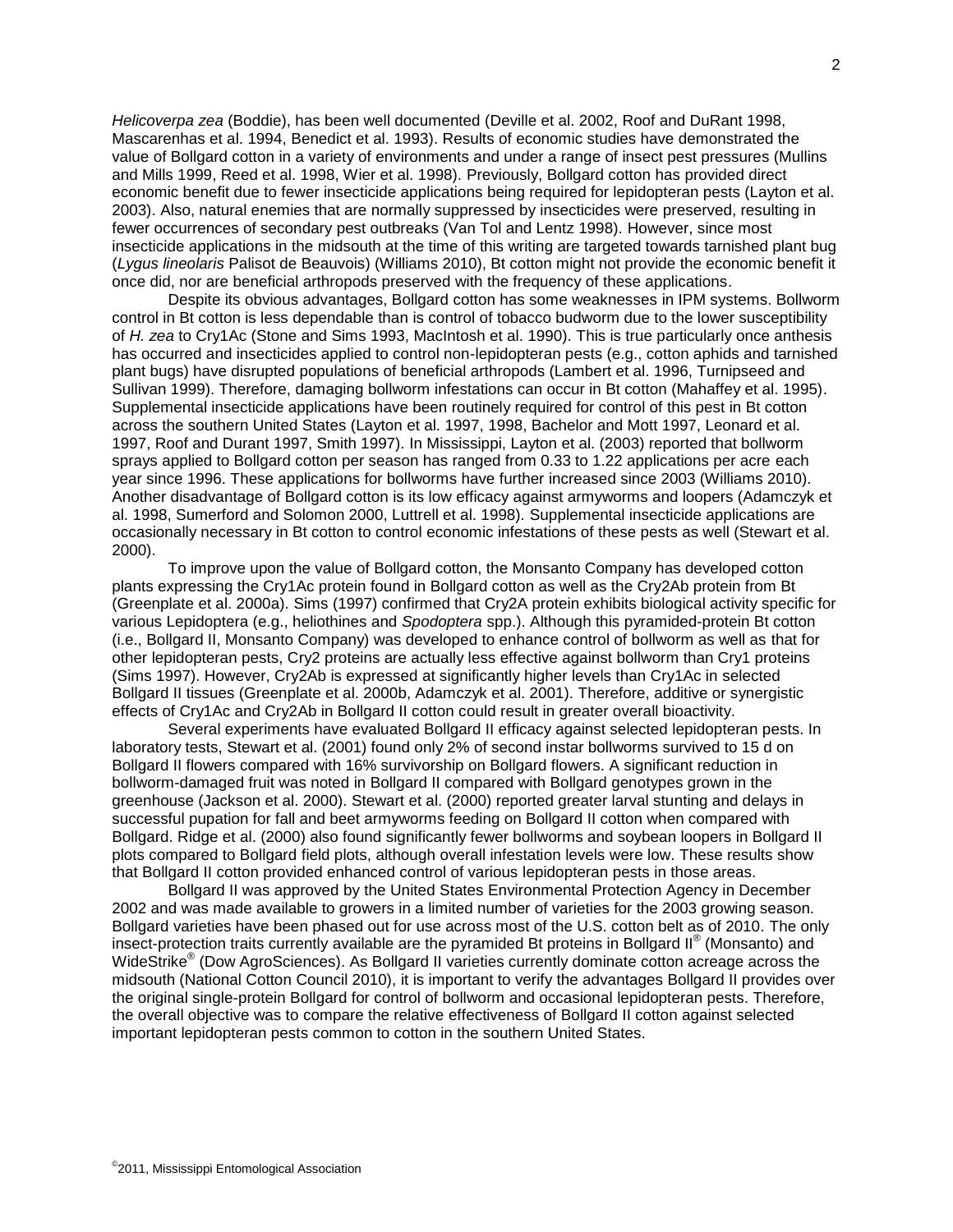#### **Materials and Methods**

*Insects***.** All insects for laboratory and greenhouse studies, except for *P. includens* and *E. acrea*, were obtained from laboratory colonies maintained at the USDA-ARS Biological Control Mass Research Rearing Unit, Starkville, MS. All insect species obtained from Starkville were derived from laboratory colonies annually infused with feral moths to maintain genetic diversity. *P. includens* larvae were derived from a laboratory colony collected in Jeanerette, LA the year of experimentation. *E. acrea* larvae were from a single field-collected egg mass in Starkville, MS. All larvae were reared to the second instar on meridic diet (29 °C, 14:10 L/D, 60% RH), except for *E. acrea*, which were reared on cotton leaves of non-Bt cotton (DPL 5415) until the second instar. In greenhouse assays, soybean loopers were reared to third instar on meridic diet at 29 °C, 14:10 L/D, 60% RH.

*Leaf assays***.** A series of experiments evaluated the specific interaction between selected lepidopteran pests and freshly harvested green Bollgard II cotton leaves. Newly unfurled leaves (3<sup>rd</sup> node from the top of the plant) collected from field-grown cotton were used in Petri dish assays to evaluate the toxicity of non-Bt, Bollgard, and Bollgard II traits against *H. zea*, *H. virescens*, *S. frugiperda*, *S. exigua*, *P. includens*, and *E. acrea*. Leaves were collected in equal numbers from replicated field plots. In 2000, non-Bt (DP50, Delta and Pineland, Scott, MS), Bollgard (DP50B), and Bollgard II (DP50BII; DPLX 9C985EB) were planted on 16 May. On 14 May 2002, cotton varieties planted for *P. includens* bioassays were DP5415 (non-Bt), NuCOTN 33B (Bollgard), and NuCOTN 33BII (Bollgard II, DPLX01T21D). All field plots were grown at the Plant Science Research Station near Starkville, MS.

In 2000, terminal leaves  $(3<sup>rd</sup>$  node from top) were collected 71, 85, 88, 91, and 99 days after planting (DAP) in those experiments evaluating *H. zea*, *H. virescens*, *S. frugiperda*, *E. acrea*, and *S. exigua*, respectively. For *P. includens*, leaf tissue was collected 86 days after planting (DAP) in 2002. For each species, fifty 9-cm Petri dishes per plant genotype were each filled with 15 ml of water agar. One autoclaved paper towel (9-cm diameter) was placed into each dish and moistened with sterile water, followed by one washed leaf and one second instar of the appropriate species. Petri dishes were then placed in an environmental growth chamber at 29 °C (14:10 h L:D, 60% RH) for 3 d, after which time each leaf was replaced with a fresh tissue. At 6 days after infestation (DAI), survival (%), and length (mm) of surviving larvae was recorded.

Insect survivorship was analyzed by using Proc GENMOD (i.e., Chi-square analysis, SAS 1999). Larval size (length) was analyzed by using Proc GLM with Fisher's protected LSD for mean separation at  $\alpha$  = 0.05 (SAS 1999).

*Greenhouse experiments on intact plants.* Experiments were performed during 2001 and 2002 to evaluate the efficacy of Bollgard II cotton genotypes against beet armyworm and soybean looper. Cotton varieties evaluated in 2001 were DP 5415 (non-Bt), NuCOTN 33B (Bollgard), and NuCOTN 33BII (Bollgard II, DPLX 01L80D). Identical varieties were used in 2002 except for a different background line of NuCOTN 33BII (DPLX01T21D) had to be substituted. Twenty seeds of non-Bt, Bollgard, and Bollgard II cotton were each planted ca. 2.5 cm deep in individual pots. Ten plants of similar uniformity were selected for testing. All pots were arranged in a completely randomized design and were managed with optimum levels of irrigation and fertilizer. When plants developed to an average of 14 mainstem nodes, one mass each of exactly 100 *S. exigua* eggs were stapled to the third and seventh uppermost sympodial leaf from a plant terminal. Eggs were monitored twice daily to determine the date of larval eclosion. In a separate experiment, non-Bt, Bollgard, and Bollgard II plants, also at 14 nodes, were individually infested with twenty *P. includens* larvae originating from an LSU laboratory colony, (M. Baur, Soybean IPM Laboratory, Louisiana State University Department of Entomology) by using a 000 paint brush. Plant defoliation levels were determined at 5 and 7 days after hatch (DAH) of both species by estimating the average tissue loss on all leaves according to Stewart (1996), where 0% defoliation was no visible feeding and 100% defoliation was all leaf tissue having been consumed. At 7 DAH, cotton plants were removed from the pots by severing the main stem at the soil level and shaking each plant into a container to collect and record the total number of surviving larvae. A cohort of five larvae from each plant were then randomly selected and weighed collectively.

Defoliation, surviving larvae, and larval weights for both species were subjected to analysis of variance procedures by using Fisher's protected LSD for mean separation at  $\alpha = 0.05$  (Proc GLM, SAS 1999).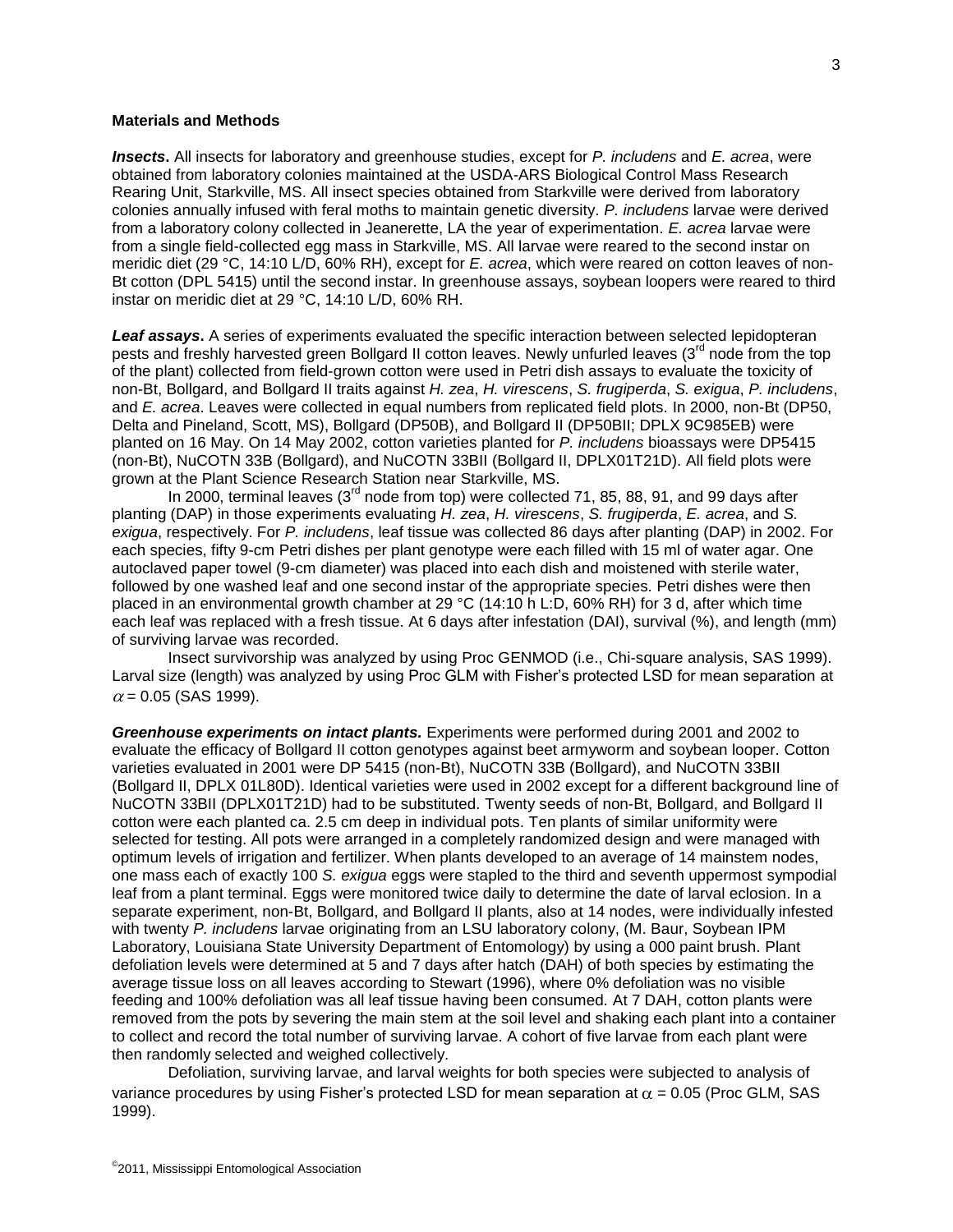*Small-plot field experiment***.** Field studies against native infestations evaluated the efficacy of non-Bt, Bollgard, and Bollgard II in a system for lepidopteran pest management. Each system was compared for numbers of heliothines, occasional lepidopteran pests, damaged flower buds (squares), damaged fruit (bolls), and seed cotton yield. These trials were conducted at three Mississippi locations in 2000 (Starkville, Brooksville, and Raymond) and one location in 2001 (Starkville). In 2000, varieties used were DP50, DP50B, and DP50BII for non-Bt, single-toxin, and dual-toxin varieties, respectively. Varieties used in 2001 were DP5415 (non-Bt), NuCOTN33B (Bollgard), and NuCOTN33BII (Bollgard II; DPLX01L80D). In 2000, plots were planted on 16 May in Starkville, 22 May in Brooksville, and 25 May in Raymond. Plots were 24 rows x 15 m in Brooksville and 16 rows x 15 m at Raymond and Starkville. In 2001, plot size was 12 rows × 15 m, and was planted on 26 April in Starkville. All experiments were planted on 96-cm row spacing, with treatments replicated three times in a randomized complete block design.

For each variety, insecticide applications were made based on average insect numbers combined across all three replicates by using insect control recommendations for Mississippi (Layton 2000, 2001). When the treatment threshold for a given pest was reached, an insecticide application was made to all plots of that variety. Since there was no set threshold for lepidopteran pests in Bollgard II cotton at the time the experiment was conducted, those plots were treated based upon the recommended threshold for Bollgard. Current guidelines for scouting and managing Bt cotton in Mississippi recommend supplemental foliar treatments for bollworms if the number of larval survivors (≥3 mm [ca. 1/8 in]) exceeds four per 100 plants (Layton 2000, 2001). With exception of the size criterion, this is the same action threshold used to initiate sprays for heliothines in non-Bt cotton.

.<br>Insecticide oversprays for lepidopteran pests included either 0.075 kg ai/ha spinosad (Tracer<sup>®</sup>, Dow AgroSciences), 0.034 kg ai/ha lambda-cyhalothrin (Karate Z®, Syngenta Crop Protection), or 0.037 kg ai/ha cyfluthrin (Baythroid<sup>®</sup>, Bayer CropScience). In Brooksville (2000), treatments for non-lepidopteran pests included 0.336 kg ai/ha acephate (Orthene® , Valent USA) on 14 June for thrips, and 0.109 kg ai/ha pymetrozine (Fulfill® , Syngenta) on 30 June for cotton aphids. No insecticide applications were made for non-lepidopteran pests in Starkville or Raymond (2000). In the 2001 trial at Starkville, acephate (0.336 kg ai/ha) was applied to control tarnished plant bugs on 14, 19, and 25 June. An additional application of 0.045 kg ai/ha imidacloprid (Provado®, Bayer) was made on 9 July. In Starkville, test plots were furrow irrigated five times in 2000 and twice in 2001. Experiments at Brooksville and Raymond were not irrigated. Native populations of pests were monitored twice weekly by examining 33 plant terminals within each plot for heliothines on each sampling date. Squares and bolls (25 per plot) were also examined for presence of lepidopteran pests (particularly heliothines and fall armyworms) and associated damage.

Seed cotton yields were compared among Bollgard II, Bollgard, and non-Bt cottons by mechanically harvesting the center two rows of each plot in all experiments. Harvest dates in 2000 were 27 September in Starkville, 10 October in Brooksville, and 28 October in Raymond. In 2001, test plots in Starkville were harvested on 28 September.

Insect and damaged structure data were analyzed by using Proc NPAR1WAY [Wilcoxon] ( $\alpha$  = 0.05, SAS 1999). Yield data were subjected to analysis of variance procedures and linear contrasts for mean separation ( $\alpha$  = 0.05, Proc GLM, SAS 1999).

*Late-planted field experiment***.** In an effort to take advantage of the higher lepidopteran pest populations that normally occur in the latter portion of the cotton production season, a field experiment was planted on 1 July 2002. This is date of planting was much later than the normal window of 15 April to 15 May. Plots of non-Bt (DPL 5415), Bollgard (NuCOTN 33B), and Bollgard II (NuCOTN 33BII, DPLX01T21D) were planted at the Plant Science Research Farm in Starkville, MS. Test plots were planted as a randomized complete block design with three replications. Plots were 23 m long and 16 rows wide with one skip row between plots within each replicate. In addition to the incorporation of an unplanted row between plots, only plants from the inside 14 rows were sampled for insects and associated damage.

After the first sampling date (7 September), scheduled insecticide treatments were initiated to reduce beneficial arthropod populations and enhance Lepidopteran infestations. Treatments were applied once weekly for the duration of sampling, and consisted of oxamyl (Vydate®, DuPont; 0.28 kg ai/ha) or dicrotophos (Bidrin® , Amvac; 0.28 kg ai/ha). Both products lack significant activity on lepidopteran pests at these rates.

Starting at the plant growth stage of 16 mainstem nodes (on 5 September), field plots were sampled by examining various plant structures for lepidopteran larvae or associated damage. Cotton terminal leaves, squares, young bolls, white flowers, pink flowers, old bolls with dried flower (corolla)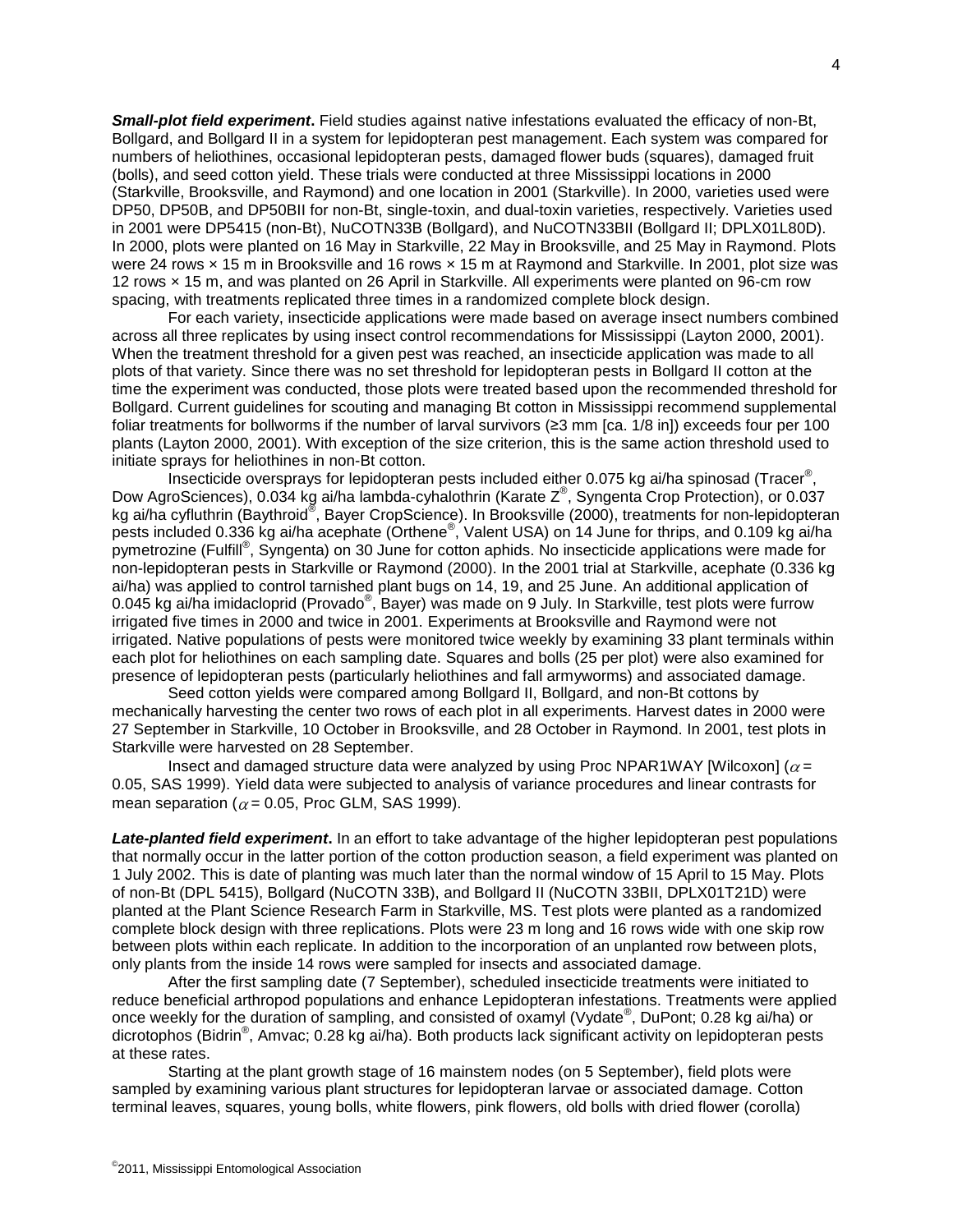attached, and old bolls without dried corolla (33 each per plot were inspected in each plots). Drop-cloth sampling procedures were initiated on 5 September and performed five times during the next six weeks. For each sampling date, three drop-cloth subsamples (1.8 m of row each) were conducted in randomly chosen areas of each plot. Infestation levels and diversity of lepidopteran pests were recorded in all samples.

A single, late-season survey of damaged bolls was conducted within each plot on 16 October. These samples were done when cotton plants were well past physiological cutout (NAWF =  $5 + ca$ . 350 HU's). NAWF = 5 was determined as defined by Bourland et al. (1992), where terminal growth had declined to the point that there were less than five main stem nodes above a first-position white flower. In each plot, 333 randomly selected 10–14-day-old bolls on economically important positions of each plant (i.e., first and second sympodial positions) were closely inspected for damage (total of 999 per genotype). Bolls were classified as damaged if boll walls were completely penetrated.

The primary comparison of interest with respect to insect numbers and damage was between Bollgard and Bollgard II. Data from non-Bt cotton was included in the trial to provide an index of the intensity of insect numbers and damage, but these data were not included in the analysis (Tables 8-10). All data for these comparisons were analyzed by using the Wilcoxon rank-sum test (PROC NPAR1WAY, SAS 1999), and subsequently converted to percentage.

## **Results and Discussion**

*Leaf assays***.** In leaf bioassays comparing toxicity of non-Bt, Bollgard, and Bollgard II cotton, significantly fewer *H. virescens* larvae were found at 6 DAI on Bollgard and Bollgard II than on non-Bt (Table 1). This was due to the inherent susceptibility of *H. virescens* to Cry1Ac in both technologies relative to the size of the larvae (Stone and Sims 1993). All other species survived equally well on non-Bt and Bollgard cotton leaves (>90%). However, the pyramided gene construct of Bollgard II clearly enhanced activity against all species. Significantly lower survivorship of all target pests was observed on Bollgard II tissue than on Bollgard tissue (Table 1). These results are consistent with those reported by Stewart et al. (2001), suggesting that Bollgard II will be more effective and will have a much wider range of activity against lepidopteran pests than the original Bollgard cotton.

| <b>Species</b> | non-Bt        | <b>Bollgard</b> | <b>Bollgard II</b> |        | df | p-value  |
|----------------|---------------|-----------------|--------------------|--------|----|----------|
| H. virescens   | $92 \pm 4a$   | $31 \pm 7$ b    | 0 <sub>c</sub>     | 135.10 | 2  | < 0.0001 |
| H. zea         | $94 \pm 3 a$  | $96 \pm 3a$     | $78 \pm 6$ b       | 10.06  |    | 0.0065   |
| S. frugiperda  | $91 \pm 4a$   | $98 \pm 2 a$    | $55 \pm 8$ b       | 35.35  | 2  | < 0.0001 |
| S. exigua      | $100 \pm 0 a$ | $98 \pm 2 a$    | $81 \pm 6$ b       | 16.49  | 2  | 0.0003   |
| E. acrea       | $- - -$       | $100 \pm 0 a$   | $8 + 4h$           | 185.11 |    | < 0.0001 |
| P. includens   | 100 ± 0 a     | $98 \pm 2 a$    | $2 \pm 2 b$        | 584.40 | っ  | < 0.0001 |

**Table 1.** Survivorship (percentage) of Lepidoptera six days after infestation of second instars on non-Bt, Bollgard, and Bollgard II cotton terminal leaves.

Means in the same row not followed by a common letter are significantly different (Proc GENMOD;  $\alpha$  = 0.05, SAS 1999).

Significant stunting of *H. virescens* and *H. zea* larvae was observed on Bollgard compared to those containing non-Bt cotton (Table 2). Bollgard did not significantly affect larval growth for other target species compared with that on non-Bt cotton. However, larval growth was significantly lower for all species on Bollgard II compared with that on both non-Bt and Bollgard cotton. Gore et al. (2003) indicated that bollworms injured more fruiting structures on non-Bt cotton than on Bollgard or Bollgard II and considered the non-lethal effects of Bt cotton an important contribution to this effect. More importantly, damage to fruiting structures was limited to sites of infestation in Bollgard II cotton (Gore et al. 2003). Even if these larvae were to survive, the extended duration in larval stages might better expose them to attack by predators or pathogens in a field environment.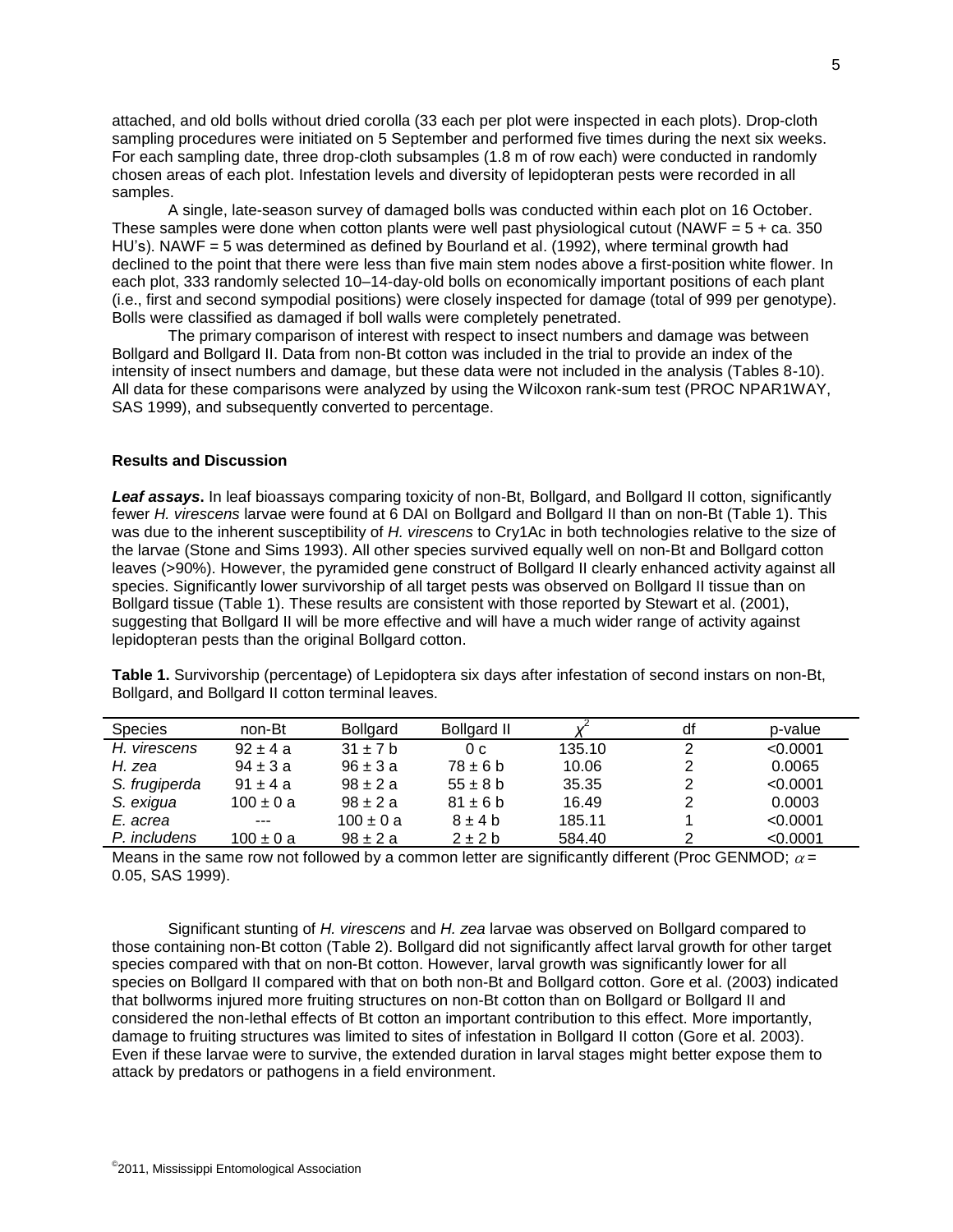**Table 2.** Larval length (mm ± SEM) of Lepidoptera six days after infestation (DAI) of second instars on non-Bt, Bollgard, and Bollgard II cotton terminal leaves.

|                |                  | Length           |                                                   |       |        |          |
|----------------|------------------|------------------|---------------------------------------------------|-------|--------|----------|
| <b>Species</b> | non-Bt           | <b>Bollgard</b>  | <b>Bollgard II</b>                                |       | df     | p-value  |
| H. virescens   | $15.8 \pm 0.6$ a | $8.4 \pm 0.9$ b  | $\overline{\phantom{a}}$ $\overline{\phantom{a}}$ | 40.7  | 1.57   | < 0.0001 |
| H. zea         | $21.3 \pm 0.6$ a | $16.0 \pm 0.4 b$ | $9.8 \pm 0.3$ c                                   | 147.8 | 2.124  | < 0.0001 |
| S. frugiperda  | $14.3 \pm 0.6$ a | $14.2 \pm 0.5$ a | $9.1 \pm 0.7$ b                                   | 19.5  | 2.105  | < 0.0001 |
| S. exigua      | $16.7 \pm 0.6$ a | $14.9 \pm 0.4 a$ | $7.7 \pm 0.4$ b                                   | 89.4  | 2, 125 | < 0.0001 |
| E. acrea       | $---$            | $12.9 \pm 0.3 a$ | $5.3 \pm 0.3$ b                                   | 63.0  | 1.52   | < 0.0001 |
| P. includens   | $24.3 \pm 0.5$ a | $19.9 \pm 0.4 a$ | $4.0 \pm 0.3$ b                                   | 39.6  | 2.96   | < 0.0001 |

Means in the same row not followed by a common letter are significantly different (Proc GLM;  $\alpha$  = 0.05, SAS 1999).

a Length data not analyzed due to lack of survival.

All species of lepidopteran targets were second instars at the time of infestation and were allowed to develop in optimum conditions within a growth chamber (i.e., no natural enemies). Therefore, lower survivorship would be expected with neonates feeding on Bt cotton varieties under field conditions. Results of this work suggest that species that normally initiate feeding on leaf tissue are very susceptible to the proteins in Bollgard II.

*Greenhouse experiments on intact plants***.** In the 2001 *S. exigua* trials, non-Bt and Bollgard cotton sustained similar levels of defoliation at 5 DAH (ca. 50%), but Bollgard II plants had sustained only 3.5% defoliation (Table 3). At 7 DAH, percent defoliation nearly doubled on both non-Bt and Bollgard, exceeding 90% for both cotton genotypes, but remained very low in Bollgard II (3.6%). *S. exigua* numbers were not significantly different among cotton lines at 7 DAH. However, larvae on Bollgard II plants were severely stunted (>10-fold) compared with those on non-Bt and Bollgard. Although Bollgard II did not reduce the total number of *S. exigua*, the sublethal effects of Bollgard II were still effective in providing protection against this pest.

% defoliation  $\blacksquare$  No. Larvae/plant Mean wt  $(mg)^a$ 5 DAH 7 DAH 7 DAH 7 DAH Non-Bt 50.0 ± 2.7 a 92.7 ± 2.6 a 101.0 ± 10.2 a 69.4 ± 8.4 a

Bollgard 48.5 ± 4.6 a 91.2 ± 1.5 a 110.8 ± 10.5 a 51.8 ± 7.2 a Bollgard II 3.5  $\pm$  0.3 b 3.6  $\pm$  0.3 b 94.4  $\pm$  10.2 a 4.8  $\pm$  0.5 b *F* 73.61 873.9 0.64 27.2 df 2, 27 2, 27 2, 12 2, 27 2, 27 2, 27 2, 27 2, 27 2, 27 2, 27 2, 27 2, 27 2, 27 2, 27 2, 27 2, 27 2, 27 2, 27 2, 27 2, 27 2, 27 2, 27 2, 27 2, 27 2, 27 2, 27 2, 27 2, 27 2, 27 2, 27 2, 27 2, 27 2, 27 2, 27 2, 27 2, 27 2,

**Table 3.** Percent defoliation, number of larvae, and mean weight of *Spodoptera exigua* larvae on non-Bt, Bollgard, and Bollgard II cotton (greenhouse trial, 2001).

| <i>p</i> -value     | < 0.0001                                                                                                   | < 0.0001 | 0.5422 | < 0.0001 |
|---------------------|------------------------------------------------------------------------------------------------------------|----------|--------|----------|
|                     | Means in the same column not followed by a common letter are significantly different (Proc GLM, $\alpha$ = |          |        |          |
| $0.05$ : SAS 1999). |                                                                                                            |          |        |          |

0.05; SAS 1999).<br><sup>a</sup> Average weight of five randomly selected larvae per plant.

In 2002, overall defoliation levels were lower than in 2001 (Table 4), but the same general trends were observed. At 5 DAH, defoliation levels of non-Bt and Bollgard cotton were similar, but Bollgard II sustained only 1.2% defoliation. At 7 DAH, defoliation of non-Bt and Bollgard plants were 39.5% and 48.5%, respectively, but Bollgard II plants had sustained only 1.4% defoliation. There were only 0.4 larvae per plant on Bollgard II plants at 7 DAH, compared to 5.7 and 15.1 on non-Bt and Bollgard cotton, respectively. The reduction in *S. exigua* numbers in Bollgard II is consistent with results reported by Adamczyk et al. (2001). The lower numbers of beet armyworm on Bollgard II in this experiment were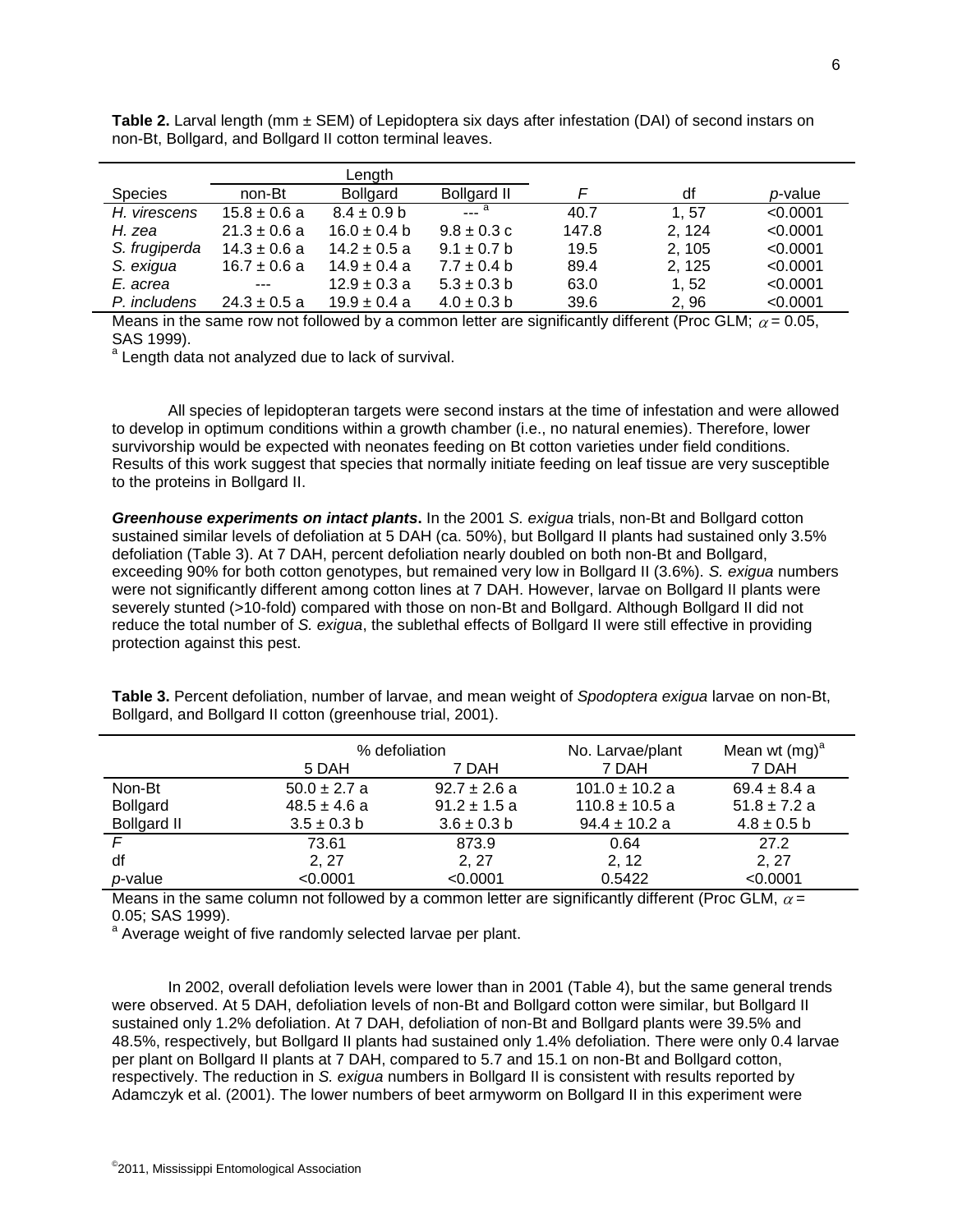related either to direct mortality or to avoidance behavior exhibited by larvae abandoning plants. More larvae were observed on Bollgard than on non-Bt cotton, which suggests greater larval mobility from those on non-Bt cotton. Mean larval weights of *S. exigua* for non-Bt cotton were significantly higher than Bollgard genotypes, as in 2001 greenhouse studies (Table 4). On Bollgard II plants, however, larvae were not present in sufficient numbers to make valid statistical comparisons in 2002. The mean weight of the four larvae that were collected was  $12.3 \pm 4$  mg.

**Table 4.** Percent defoliation, number of larvae, and mean weight of *Spodoptera exigua* larvae on non-Bt, Bollgard, and Bollgard II cotton (greenhouse trial, 2002).

|                    | % defoliation    |                  | No. Larvae/plant | Mean wt(mg) <sup>a</sup> |
|--------------------|------------------|------------------|------------------|--------------------------|
|                    | 5 DAH            | 7 DAH            | 7 DAH            | 7 DAH                    |
| Non-Bt             | $24.0 \pm 4.4 a$ | $39.5 \pm 4.9 a$ | $5.7 \pm 0.8$ b  | $75.0 \pm 8.0 a$         |
| <b>Bollgard</b>    | $26.0 \pm 3.6$ a | $48.5 \pm 5.0 a$ | $15.1 \pm 2.5$ a | $31.3 \pm 2.1 b$         |
| <b>Bollgard II</b> | $1.2 + 0.3$ b    | $1.4 + 0.3 b$    | $0.4 + 0.1$ c    |                          |
|                    | 17.76            | 38.49            | 25.05            | 28.04                    |
| df                 | 2, 27            | 2, 27            | 2, 27            | 1, 18                    |
| p-value            | < 0.0001         | < 0.0001         | < 0.0001         | < 0.0001                 |

Means in the same column not followed by a common letter are significantly different (Proc GLM,  $\alpha$  = 0.05; SAS 1999).

<sup>a</sup> Average weight of five randomly selected larvae per plant.

b Although some larvae were found on Bollgard II plants at 7 DAH, not enough were present for valid comparisons.

In the *P. includens* experiment during 2002, no significant difference in defoliation between non-Bt and Bollgard plots was observed at 5 DAI (Table 5). Bollgard II cotton plants, however, sustained significantly less defoliation (1%) than either non-Bt (12.5%) or Bollgard (8%). At 7 DAI, the same trend was evident in that Bollgard plants provided no protection compared with non-Bt cotton (12.5 vs 15.0%, respectively), but Bollgard II sustained significantly less defoliation (1%). Bollgard cotton had significantly fewer larvae per plant than did non-Bt cotton, but no *P. includens* larvae were found on Bollgard II plants at 7 DAI.

**Table 5.** Percent defoliation, number of larvae, and mean weight of *Pseudoplusia includens* on non-Bt, Bollgard, and Bollgard II cotton (greenhouse trial, 2002).

|                    |                  | % defoliation    |                 | Mean wt $(mg)^a$ |
|--------------------|------------------|------------------|-----------------|------------------|
|                    | 5 DAH            | 7 DAH            | 7 DAH           | 7 DAH            |
| Non-Bt             | $12.5 \pm 1.7$ a | $15.0 \pm 1.8$ a | $5.0 \pm 0.6$ a | $87.1 \pm 5.6$ a |
| <b>Bollgard</b>    | $8.0 \pm 1.1 a$  | $12.5 \pm 1.1 a$ | $3.0 \pm 0.7$ b | $31.6 \pm 3.2 b$ |
| <b>Bollgard II</b> | $1.0 \pm 0.2 b$  | $1.0 \pm 0.2 b$  | 0.0c            |                  |
| F                  | 24.22            | 36.31            | 4.50            | 81.69            |
| df                 | 2, 27            | 2, 27            | 1, 18           | 1, 16            |
| p-value            | < 0.0001         | < 0.0001         | 0.0480          | < 0.0001         |
|                    |                  |                  |                 |                  |

Means in the same column not followed by a common letter are significantly different (Proc GLM,  $\alpha$  = 0.05; SAS 1999).

<sup>a</sup> Average weight of five randomly selected larvae per plant.

**b** No larvae were found on Bollgard II plants.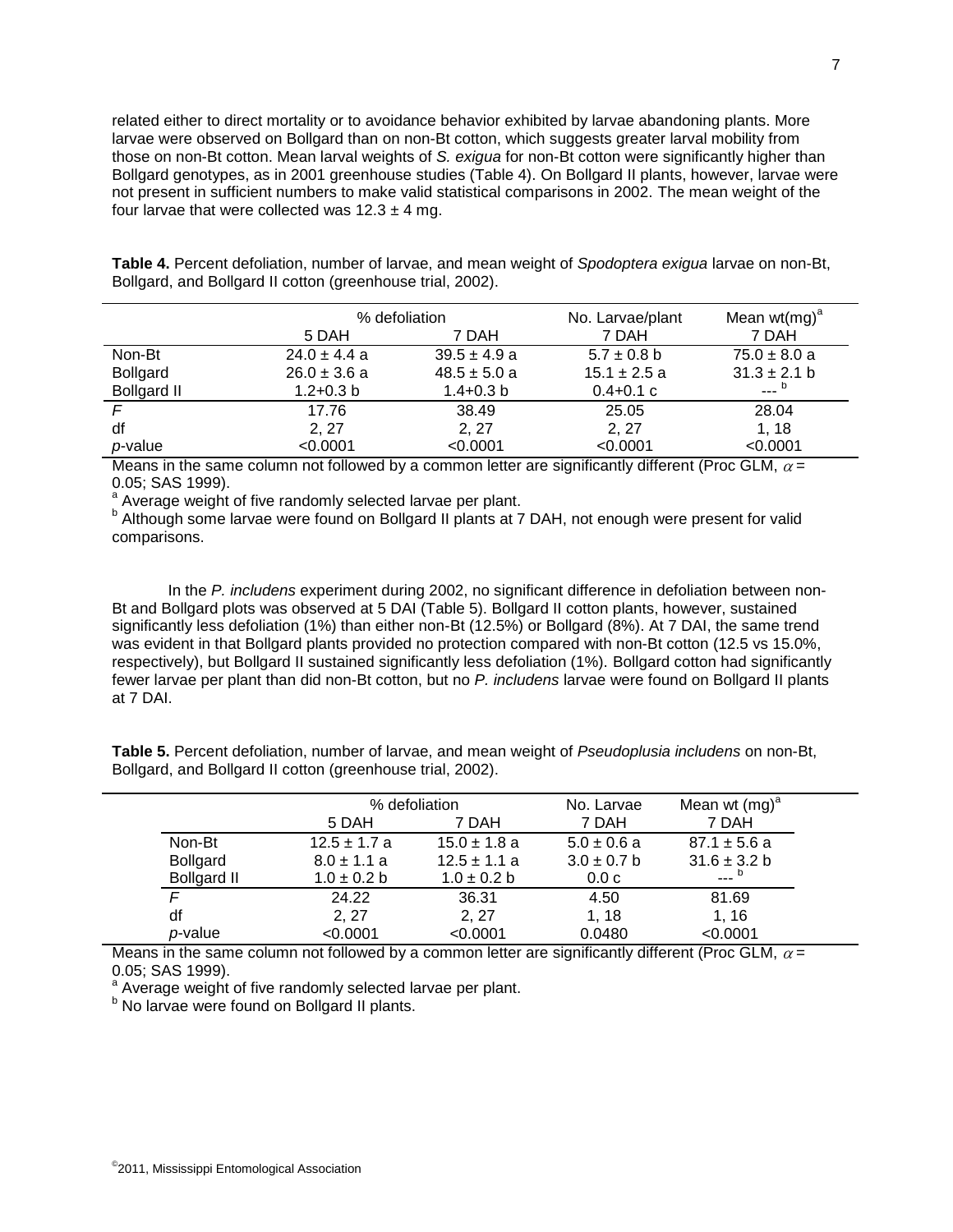This might have been due to the greater mobility of larger larvae (L3) compared to those in the *S. exigua* studies (neonates), thereby resulting in escapes. Cry1Ac in Bollgard cotton also reduced larval weights of soybean looper compared with non-Bt cotton. In these greenhouse studies, Bollgard II cotton provided significant protection against heavy infestations of *S. exigua* and *P. includens*.

**Small-plot field experiment.** In the 2000 and 2001 field experiments, comparing non-Bt, Bollgard, and Bollgard II, the only lepidopteran pests that occurred in sufficient numbers were heliothines. There was no location\*variety interaction in 2000 for heliothine numbers ( $F = 1.13$ ; df = 4, 358;  $p = 0.34$ ); thus, data from all three locations in 2000 were pooled. More heliothines were found in non-Bt cotton than in either single or dual-toxin cotton, but there was no significant difference in heliothine infestations between Bollgard and Bollgard II cotton (Table 6). Overall insect pressure was generally low in 2000, with non-Bt plots requiring an average of only 1.67 insecticide applications for lepidopteran pests per trial, compared to a seasonal total of four heliothine treatments in non-Bt plots for the 2001 Starkville trial.

|                    | No. heliothines per 100 | Mean number damaged<br>terminals, squares, and                                                      |                         |  |  |  |  |  |
|--------------------|-------------------------|-----------------------------------------------------------------------------------------------------|-------------------------|--|--|--|--|--|
| Genotype           | plants                  | bolls per plot                                                                                      | Seed cotton yield kg/ha |  |  |  |  |  |
| Non-Bt             | $1.4 \pm 0.2 a$         | $6.0 \pm 0.6 a$                                                                                     | 2130 a                  |  |  |  |  |  |
| <b>Bollgard</b>    | $0.1 \pm 0.1$ b         | $2.3 \pm 0.3 b$                                                                                     | 2460 a                  |  |  |  |  |  |
| <b>Bollgard II</b> | $0.0 \pm 0.0$ b         | $1.0 \pm 0.3$ c                                                                                     | 2147 a                  |  |  |  |  |  |
|                    | 17.7                    | 17.9                                                                                                | $F = 0.67$              |  |  |  |  |  |
| df                 |                         |                                                                                                     | $df = 2, 12$            |  |  |  |  |  |
| Pr > Y             | 0.0001                  | 0.0001                                                                                              | $p = 0.53$              |  |  |  |  |  |
|                    |                         | Moone in the same column not followed by a semmen letter are significantly different (Dree NDAD4WAV |                         |  |  |  |  |  |

**Table 6.** Number of heliothines, percent damaged structures, and seed cotton yield in Starkville, Raymond, and Brooksville in 2000 (pooled across location).

Means in the same column not followed by a common letter are significantly different (Proc NPAR1WAY [Wilcoxon],  $\alpha$  = 0.05; Proc GLM,  $\alpha$  = 0.05) (SAS 1999).

**Table 7.** Number of heliothines, percent damaged structures, insecticide applications and costs, and seed cotton yield in Starkville (2001).

|                    | No. heliothines | Mean number damaged<br>terminals, squares, and |                         |  |
|--------------------|-----------------|------------------------------------------------|-------------------------|--|
| Genotype           | per 100 plants  | bolls per plot                                 | Seed cotton yield kg/ha |  |
| Non-Bt             | $3.5 \pm 0.7$ a | $7.2 \pm 1.0$ a                                | 2725 a                  |  |
| <b>Bollgard</b>    | $0.7 \pm 0.3$ b | $1.2 \pm 0.4$ b                                | 2750 a                  |  |
| <b>Bollgard II</b> | $0.3 \pm 0.1$ b | $0.4 \pm 0.2 b$                                | 2554 a                  |  |
|                    | 39.6            | 66.7                                           | $F = 0.11$              |  |
| df                 |                 | 2                                              | $df = 2, 6$             |  |
| Pr > X'            | < 0.0001        | < 0.0001                                       | $p = 0.90$              |  |

Means in the same column not followed by a common letter are significantly different (Proc NPAR1WAY [Wilcoxon],  $\alpha$  = 0.05; Proc GLM,  $\alpha$  = 0.05) (SAS 1999).

In 2000, insecticide applications for Lepidoptera were not necessary in Bollgard or Bollgard II plots due to light heliothine pressure (Table 6). In non-Bt cotton plots at Starkville, an application of .<br>spinosad was made on 12 July and 29 July, and one application of cyfluthrin (Baythroid®, Bayer Crop Sciences) was made on 5 August. In Brooksville, one spinosad application was made for heliothines on 28 July. In Raymond, one application of lambda-cyhalothrin (Karate  $Z^{\circledast}$ , Syngenta Company) was applied for heliothines on 10 August. In 2001, the heliothine threshold in non-Bt plots was exceeded on four dates during the season. Insecticide applications included two applications of spinosad (25 June and 9 July),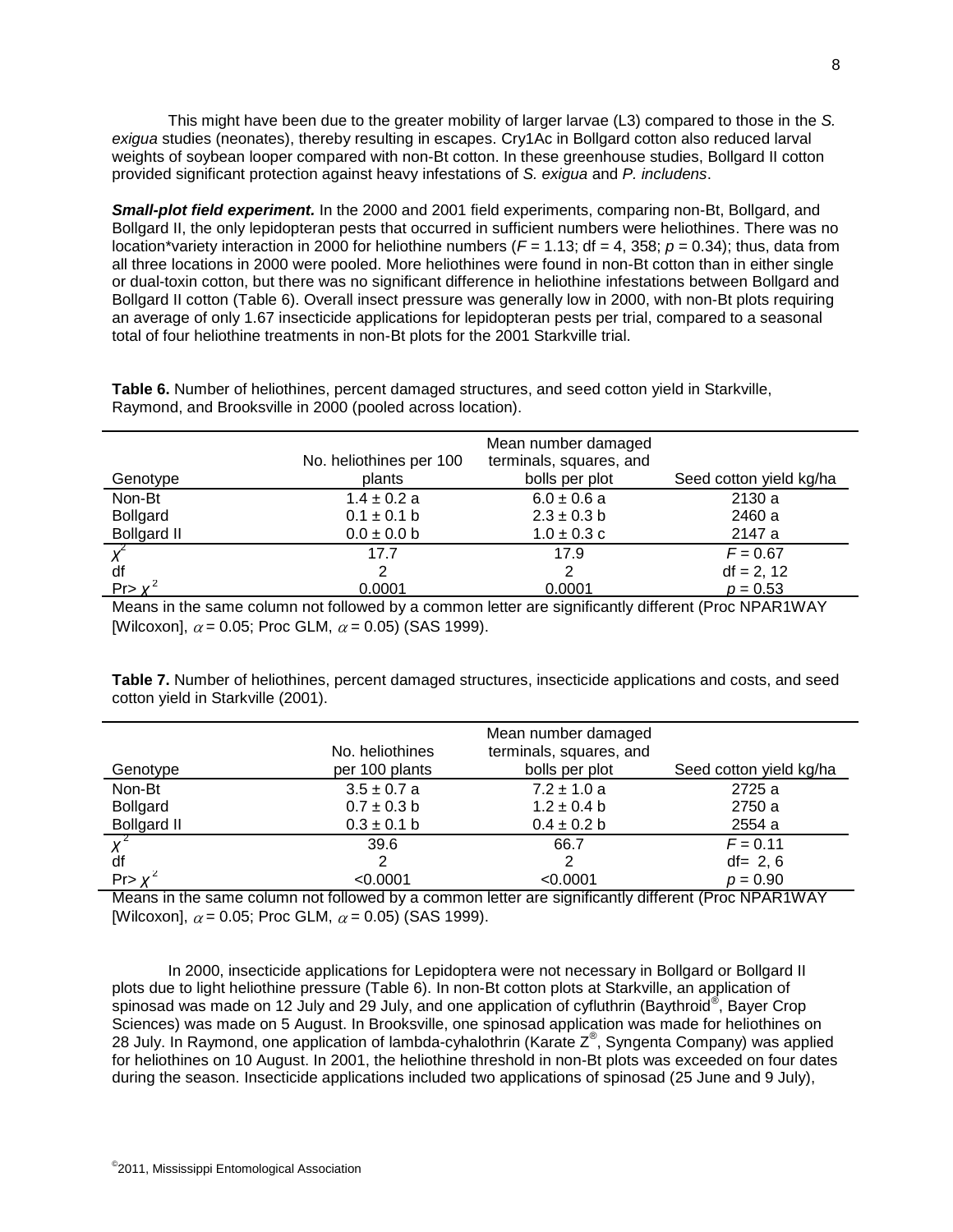and two applications of cyfluthrin (22 and 29 July). As in 2000, only non-Bt cotton was treated for lepidopteran pests (Table 7).

There was no location\*variety interaction for damage in 2000 ( $F = 2.03$ ; df = 2, 28;  $p = 0.1498$ ); thus, the data were pooled. Bollgard exhibited less damage in terminals, squares, and bolls than non-Bt cotton (Table 6). There were significantly fewer damaged structures in Bollgard II plots than in those of either non-Bt or Bollgard. In 2001, more damage to terminals, squares, and bolls occurred in non-Bt cotton than in plots containing either of the transgenic varieties (Table 7), but there was no difference between Bollgard or Bollgard II cottons.

There were no significant differences in seed cotton yields between non-Bt, Bollgard, and Bollgard II cotton in either 2000 (*F* = 0.67; df = 2, 12; *p* = 0.5298) or 2001 (*F* = 0.11; df = 2, 6; *p* = 0.9002). Yields ranged from 2130 to 2460 kg seed cotton/ha in 2000 (Table 6) and between 2554 and 2750 kg seed cotton/ha in 2001 (Table 7).

*Late-planted field experiment***.** Although this experiment was designed to test Bollgard II cotton under conditions of high populations of lepidopteran pests, the only sample dates with significant insect populations and associated damage in Bollgard II occurred on 17 and 24 September (collection dates 3 and 4). The pest species in Bollgard II primarily were comprised of heliothines and fall armyworm on these two dates. Numbers of lepidopteran pests were low in non-Bt plots, and essentially absent in Bollgard or Bollgard II plots during all other sampling periods.

There were no significant differences between Bollgard and Bollgard II on 17 September (Table 8) regardless of plant structure. On 24 September, Bollgard II had fewer damaged terminals, squares, and 10–14-day-old bolls with no dried corolla attached than did Bollgard (Table 9). For heliothine (>3 mm) counts, there was no significant difference between Bollgard and Bollgard II in any of the plant structures inspected for either date. The same observation was noted for fall armyworms in Bollgard and Bollgard II cotton. This is likely due to the inherent efficacy of Bollgard against the heliothine complex and a relatively low population of fall armyworm. However, it should be noted that the only plant structures that contained either larvae or associated damage in all Bollgard II plots were white and pink blooms. In Bollgard cotton, however, larvae and damage were found in other structures such as terminals, squares, young bolls, and old bolls. Therefore, scouting procedures for Bollgard II should be defined to place even greater emphasis on white and pink blooms, as has already been implemented for Bollgard cotton (Layton 2003, 1996).

| Genotype            | terminals | squares | white<br>blooms | pink<br>blooms | young<br>bolls | old bolls<br>w/o corolla | old bolls<br>w/corolla |
|---------------------|-----------|---------|-----------------|----------------|----------------|--------------------------|------------------------|
| Non-Bt <sup>a</sup> | 44        | 24      | 16              | 19             |                |                          | 8                      |
| <b>Bollgard</b>     | 1 a       | 5а      | 5а              | 6а             | 2 a            | 1 а                      | 1 а                    |
| <b>Bollgard II</b>  | 0 a       | 0 b     | 1 a             | 1 a            | 0а             | 0а                       | 0 a                    |
|                     | 1.00      | 4.50    | 3.33            | 3.23           | 2.50           | 1.00                     | 1.00                   |
| df                  |           |         |                 |                |                |                          |                        |
| Pr > y              | 0.3173    | 0.0339  | 0.0679          | 0.0722         | 0.1138         | 0.3173                   | 0.3173                 |

**Table 8.** Damage (percentage) to plant structures in late-planted non-Bt, Bollgard, and Bollgard II cotton (17 September 2002).

Means in the same column not followed by a common letter are significantly different (Proc NPAR1WAY (Wilcoxson),  $\alpha$  = 0.05; SAS 1999).

<sup>a</sup>Data for non-Bt genotype is included only to provide a reference of the level of insect pressure in experiments.

In drop cloth samples, significant insect pest infestation was detected on only during the 2 October sample. Pests that occurred in significant numbers on this date were *Trichoplusia ni*, Pseudoplusia *includens*, (cabbage/soybean looper complex), and *S. frugiperda*. There was a significant difference between Bollgard and Bollgard II with respect to looper populations ( $F = 10$ ; df = 1, 8;  $p =$ 0.0133) and fall armyworms ( $F = 6.4$ ; df = 1, 8;  $p = 0.0353$ ). Bollgard cotton contained 18.5 loopers per 100 row-feet, while no loopers were found in Bollgard II cotton. There were also no fall armyworms in drop cloth samples of Bollgard II, while Bollgard plots contained an average of 7.4 fall armyworm larvae per 100 row-feet. These data demonstrate that Bollgard II was more efficacious against these pests.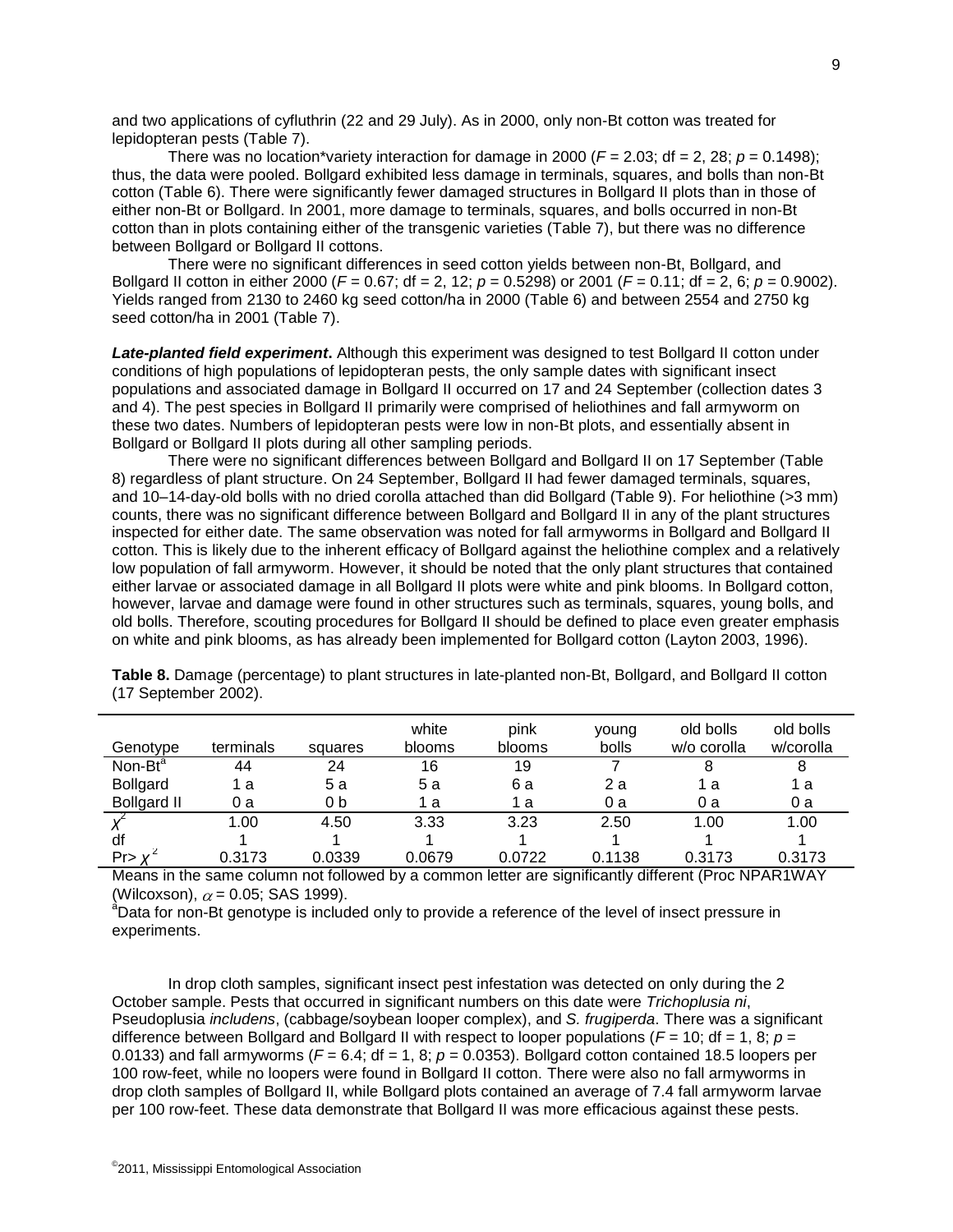| Genotype            | terminals | squares | white<br>blooms | pink<br>blooms | young<br>bolls | old bolls<br>w/o corolla | old bolls<br>w/corolla |
|---------------------|-----------|---------|-----------------|----------------|----------------|--------------------------|------------------------|
| Non-Bt <sup>a</sup> | 54        | 29      | 20              | 16             | 24             | 21                       | 16                     |
| <b>Bollgard</b>     | 6а        | 3 a     | 2а              | 0 a            | 1 а            | 6а                       | 4 a                    |
| <b>Bollgard II</b>  | 0 b       | 0 b     | 2а              | 0 a            | 0 a            | 0 b                      | 0 a                    |
|                     | 4.35      | 5.00    | 0.00            | 0.00           | 1.00           | 4.36                     | 2.40                   |
| Df                  |           |         |                 |                |                |                          |                        |
| $Pr > Y^2$          | 0.0369    | 0.0253  | .00             | 1.00           | 0.3173         | 0.0369                   | 0.1213                 |

**Table 9.** Damage (percentage) to plant structures in late-planted non-Bt, Bollgard, and Bollgard II cotton (24 September 2002).

Means in the same column not followed by a common letter are significantly different (Proc NPAR1WAY (Wilcoxson),  $\alpha$  = 0.05; SAS 1999).

<sup>a</sup>Data for non-Bt genotype is included only to provide a reference of the level of insect pressure in experiments.

In the single survey of damaged bolls on 16 October, non-Bt cotton sustained 14% damaged bolls (Table 10), but damaged bolls in Bollgard cotton comprised only 1.8%. Bollgard II cotton (0.2%) sustained significantly less damage than did Bollgard cotton. Although Bollgard provided a high degree of protection, boll damage from several pests can still occur. These results indicate that even under conditions of moderate pressure from lepidopteran pests, Bollgard II improved levels of pest control relative to Bollgard cotton.

**Table 10.** Percent damaged bolls percentage in late-planted non-Bt, Bollgard, and Bollgard II cotton (16 October 2002).

|                                     | Percent         |
|-------------------------------------|-----------------|
| Genotype                            | damaged bolls   |
| Non-B $\overline{t}^{\overline{a}}$ | 14.0            |
| <b>Bollgard</b>                     | $1.8 \pm 0.2$ a |
| <b>Bollgard II</b>                  | $0.2 \pm 0.2 b$ |
| F                                   | 35.67           |
| df                                  | 1. 4            |
| p-value                             | 0.0038          |
|                                     |                 |

Means in the same column not followed by a common letter are significantly different (Proc GLM;  $\alpha$  = 0.05; SAS 1999).

<sup>a</sup>Data for non-Bt genotype is included only to provide a reference of the level of insect pressure in experiments.

Although high efficacy was observed, some cotton-growing areas of the United States might not benefit from the additional advantages provided by Bollgard II cotton. For example, in areas with low populations of bollworm (e.g., Texas High Plains [Williams 2010]), the original Bollgard technology would likely suffice. This is true assuming there is an additional fee for Bollgard II over that of Bollgard. In contrast, Bollgard II should be highly advantageous to cotton growers who experience predictably high levels of bollworm pressure, such as those commonly seen in North Carolina (Williams 2010). Additionally, due to the enhanced overall toxicity provided by Bollgard II, coupled with low levels of cross resistance between Cry1Ac and Cry2Ab (Tabashnik et al. 2002, Gould et al. 1995), this secondgeneration Bt cotton might also be an effective resistance management tool.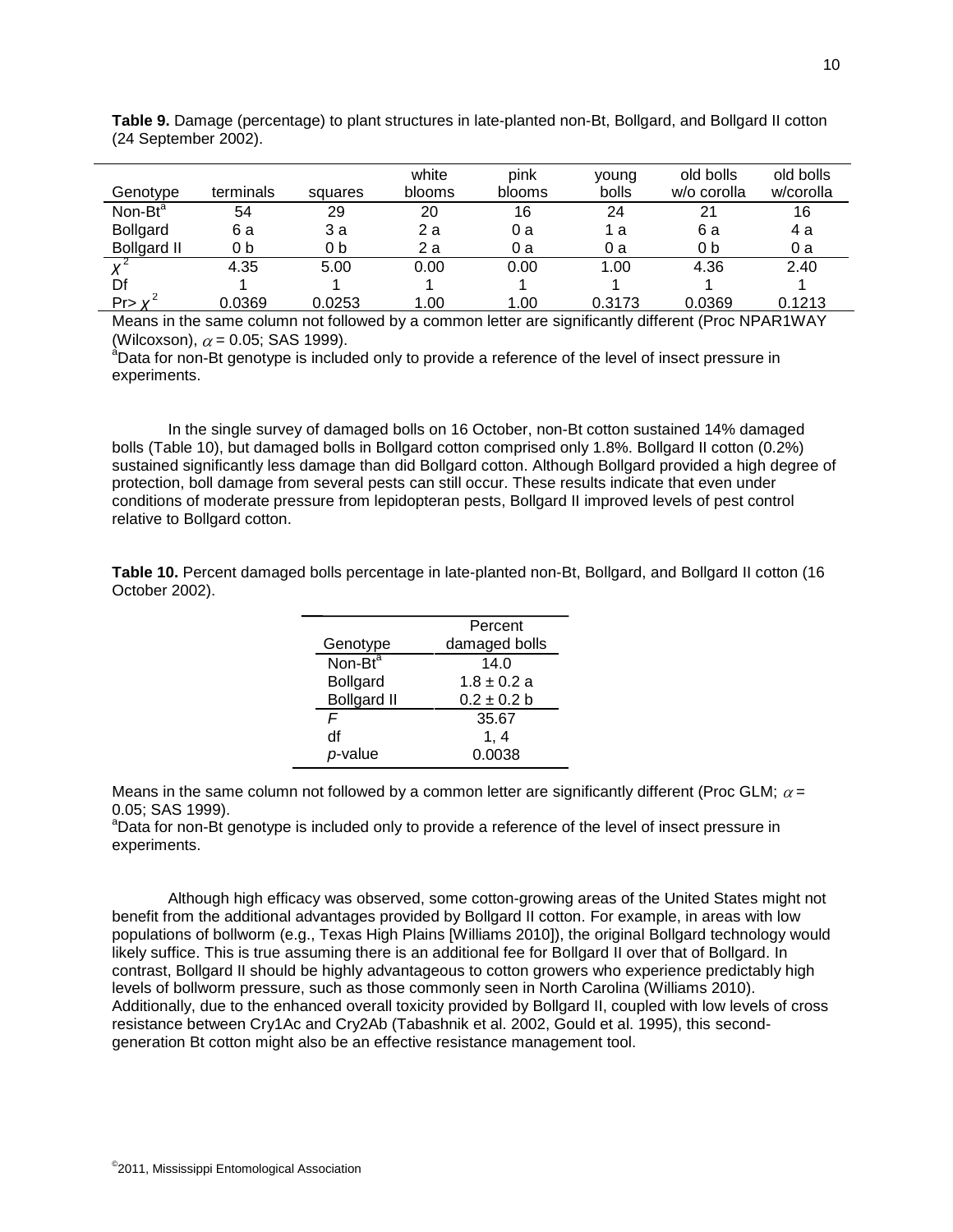#### **Summary**

Under controlled conditions of single-leaf (laboratory) and intact-plant defoliation assays (greenhouse), Bollgard II cotton provided significantly better protection from multiple lepidopteran pests over Bollgard cotton. Plant expression levels of Cry1Ac are similar between Bollgard and Bollgard II (Adamczyk et al. 2001), and the enhanced efficacy seen in these experiments is likely attributed to the presence of Cry2Ab. This novel protein expressed in Bollgard II cotton enhances control of occasional lepidopteran pests, and provides enhanced control of *H. zea* and *H. virescens*.

In field experiments managed according to typical cultural practices, Bollgard II did not outperform Bollgard cotton with respect to insect control or yield. This was likely due to the relatively light populations experienced throughout the duration of experiments. These results suggest that the overall value of Bollgard II, relative to Bollgard, will be lower in areas that routinely experience low populations of lepidopteran pests. However, late-planted studies designed to enhance populations of lepidopteran pests using unorthodox practices of cotton production (i.e., 1 July planting plus insecticides applied for suppression of beneficial arthropods) demonstrated that Bollgard II cotton did provide greater boll protection against lepidopteran pests than did Bollgard.

Bollgard II cotton has the potential to provide higher overall efficacy against lepidopteran pests compared to Bollgard cotton. Results from our field experiment corroborated research investigating Bollgard II efficacy in North Carolina (Jackson et al. 2000), Arkansas (Allen et al. 2000), and the Mississippi Delta (Adamczyk et al. 2001), suggesting that Bollgard II might not require supplemental insecticide applications for lepidopteran pests in many areas.

#### **References**

- **Adamczyk, J.J., L.C. Adams, and D.D. Hardee. 2001.** Field efficacy and seasonal expression profiles for terminal leaves of single and double *Bacillus thuringiensis* toxin cotton genotypes. J. Econ. Entomol. 94: 1589-1593.
- **Adamczyk, J.J. Jr., V.J. Mascarenhas, G.E. Church, B.R. Leonard, and J.B. Graves. 1998.** Susceptibility of conventional and transgenic cotton bolls expressing *the Bacillus thuringiensis* Cry1Ac delta-endotoxin to fall armyworm (Lepidoptera: Noctuidae) and beet armyworm (Lepidoptera: Noctuidae) injury. J. Agric. Entomol. 15: 163-171.
- **Allen, C.T., M.S. Kharboutli, C. Capps, and L.D. Earnest. 2000.** Effectiveness of Bollgard II cotton varieties against foliage and fruit feeding caterpillars in Arkansas, pp. 132-135. In Proc. 2000 Cotton Res. Meeting.
- **Bachelor, J.S. and D.W. Mott. 1997.** Efficacy of grower-managed Bt cotton in North Carolina, pp. 858- 861. *In* P. Dugger and D. A. Richter [eds.], Proc. Beltwide Cotton Conf. National Cotton Council, Memphis, TN.
- **Benedict, J.H., E.S. Sachs, D.W. Altman, D.R. Ring, T.B. Stone, and S.R. Sims. 1993.** Impact of deltaendotoxin-producing transgenic cotton on insect-plant interactions with *Heliothis virescens* and *Helicoverpa zea* (Lepidoptera: Noctuidae). Environ. Entomol. 22: 1-9.
- **Bourland, F.M., D.M. Oosterhuis, and N.P. Tugwell. 1992.** Concept for monitoring cotton plant growth and development using main-stem nodes counts. J. Prod. Agric. 5: 532-538.
- **Deville, S.F., J.W. Mullins, and J.M. Mills. 2002.** Seven Years of Economic Comparisons of Bollgard Cotton. *In* P. Dugger and D. Richter [eds.], Proc. Beltwide Cotton Conf. National Cotton Council, Memphis, TN.
- **Gore, J, B.R. Leonard, and R.H. Gable. 2003.** Distribution of bollworm, *Helicoverpa zea* (Boddie), injured reproductive structures on genetically engineered *Bacillus thuringiensis* var*. kurstaki* Berliner Cotton. J. Econ Entomol. 96: 699-705.
- **Gould, F.L., A. Anderson, A. Reynolds, L. Bumgarner, and W.J. Moar. 1995**. Selection and genetic analysis of a *Heliothis virescens* strain with high levels of resistance to *Bacillus thuringiensis* toxins. J. Econ. Entomol. 88: 1545-1559.
- **Greenplate, J.T., S.R. Penn, J.W. Mullins, and M. Oppenhuizen. 2000a.** Seasonal Cry1Ac levels in DP50B: The 'Bollgard basis' for Bollgard II, pp. 1039-1040. In P. Dugger and D. Richter [eds.], Proc. Beltwide Cotton Conf. National Cotton Council, Memphis, TN.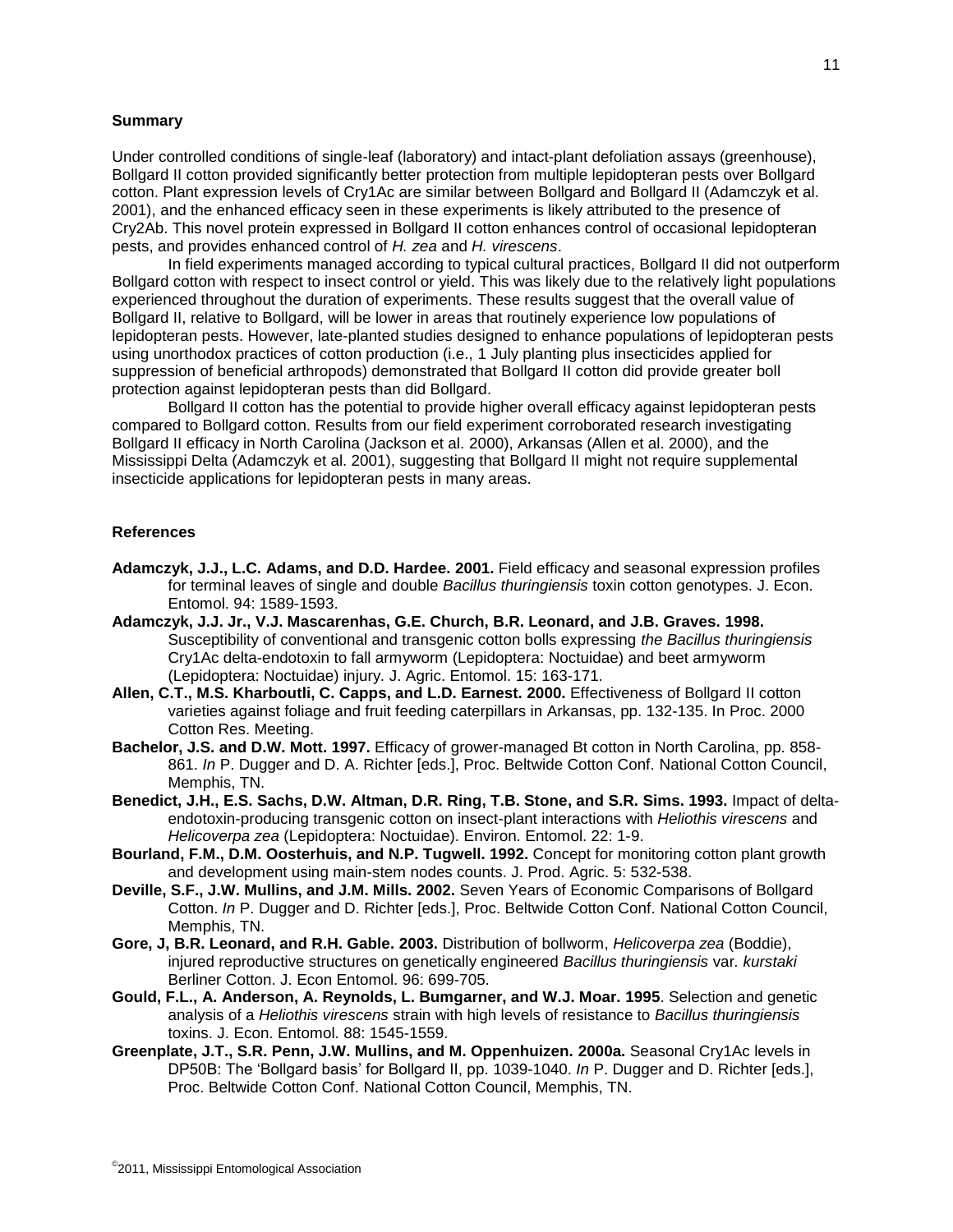- **Greenplate, J.T., S.R. Penn, Z. Shappley, M. Oppenhuizen, J. Mann, B. Reich, and J. Osborn. 2000b**. Bollgard II efficacy: quantification of total lepidopteran activity in a 2-gene product, pp. 1041-1043. *In* P. Dugger and D. Richter [eds.], Proc. Beltwide Cotton Conf. National Cotton Council, Memphis, TN.
- **Jackson, R.E., J.R. Bradley, Jr., A.D. Burd, and J.W. Van Duyn. 2000.** Field and greenhouse performance of bollworm on Bollgard II cotton genotypes, pp. 1048-1052. *In* P. Dugger and D. A. Richter [eds.], Proc. Beltwide Cotton Conference. National Cotton Council, Memphis, TN.
- **Lambert, A.L., J.R.Bradley, and J. Van Duyn. 1996.** Effects of natural enemy conservation and planting date on the susceptibility of Bt cotton to Helicoverpa zea in North Carolina, pp. 931-932. *In* P. Dugger and D. A. Richter [eds.], Proc. Beltwide Cotton Conference. National Cotton Council, Memphis, TN.
- **Layton, M.B. 1996.** *Insect Scouting and Management in Bt-transgenic cotton*. Publication 2108. Mississippi State Cooperative Extension Service.
- **Layton, M.B. 2000.** *2000 Cotton Insect Control Guide*. Publication 343. Mississippi State Cooperative Extension Service.
- **Layton, M.B. 2001.** *2001 Cotton Insect Control Guide*. Publication 343. Mississippi State Cooperative Extension Service.
- **Layton, M.B. 2003.** *2003 Cotton Insect Control Guide*. Publication 343. Mississippi State Cooperative Extension Service.
- **Layton, B., S.D. Stewart, and M.R. Williams. 1998.** Performance of Bt cotton in Mississippi, 1997, pp. 970-973. *In* P. Dugger and D. A. Richter [eds.], Proc. Beltwide Cotton Conf. National Cotton Council, Memphis, TN.
- **Layton, M.B., M.R. Williams, and S.D. Stewart. 1997.** Bt cotton in Mississippi: The first year, pp. 861- 863. *In* P. Dugger and D. A. Richter [eds.], Proc. Beltwide Cotton Conf. National Cotton Council, Memphis, TN.
- **Layton, M.B., M.R. Williams, and J.L. Long. 2003.** Performance of Bt cotton in Mississippi: A 7-year summary, pp. 1527-1531. *In* P. Dugger and D. A. Richter [eds.], Proc. Beltwide Cotton Conf. National Cotton Council, Memphis, TN.
- **Leonard, B.R., H. Fife, K. Torrey, J.B. Graves, and J. Holloway. 1997**. *Helicoverpa*/*Heliothis* management in NUCOTN and conventional cotton cultivars in Louisiana, pp. 863-867. *In* P. Dugger and D. A. Richter [eds.], Proc. Beltwide Cotton Conf. National Cotton Council, Memphis, TN.
- **Luttrell, R.G., A. Ali, S.Y. Young, and K.S. Knighten. 1998.** Relative activity of commercial formulations of *Bacillus thuringiensis* against selected noctuid larvae (Lepidoptera: Noctuidae). J. Entomol. Sci. 33: 365-377.
- **MacIntosh, S.C., T.B. Stone, S.R. Sims, P.L. Hunst, J.T. Greenplate, P.G. Marone, F.J. Perlak, D.A. Fischoff, and R.L. Fuchs. 1990.** Specificity and efficacy of purified *Bacillus thuringiensis* proteins against agronomically important insects. J. Invertebr. Pathol. 56: 258-266.
- **Mahaffey, J.S., J.R. Bradley, Jr., and J.W. Van Duyn. 1995.** Bt. cotton: Field performance in North Carolina under conditions of unusually high bollworm populations, pp. 795-798. *In* P. Dugger and D. A. Richter [eds.], Proc. Beltwide Cotton Conf. National Cotton Council, Memphis, TN.
- **Mascarenhas, V.J., R.G. Luttrell and J.C. Schneider. 1994.** Activity of transgenic cotton expressing delta-endotoxin against tobacco budworm, pp. 1064-1067. *In* P. Dugger and D. A. Richter [eds.], Proc. Beltwide Cotton Conf. National Cotton Council, Memphis, TN.
- **Mullins, J.W. and J.M. Mills. 1999.** Economics of Bollgard versus non-Bt cotton in 1998, pp. 958-961. *In* P. Dugger and D. A. Richter [eds.], Proc. Beltwide Cotton Conf. National Cotton Council, Memphis, TN.
- **National Cotton Council 2010.** 2009-2010 Varieties Planted: Mid-South. <http://www.cotton.org/econ/cropinfo/varieties/midsouth.cfm>
- **Reed, J.T., R.G. Luttrell, S.D. Stewart, F.A. Harris, R.O. Bowden, R.E. Furr, and C.D. Parker, Jr. 1998.** Development of sustainable, cost-efficient strategies for managing cotton insects—an interim report. Miss. Agric. Forestry Exp. Sta. Bull. 1077.
- **Ridge, R.L., S.G. Turnipseed, and M.J. Sullivan. 2000.** Field comparison of genetically modified cottons containing one strain (Bollgard) and two strains (Bollgard II) of *Bacillus thuringiensis kurstaki*. pp. 1057-1058. *In* P. Dugger and D. A. Richter [eds.], Proc. Beltwide Cotton Conf. National Cotton Council, Memphis, TN.